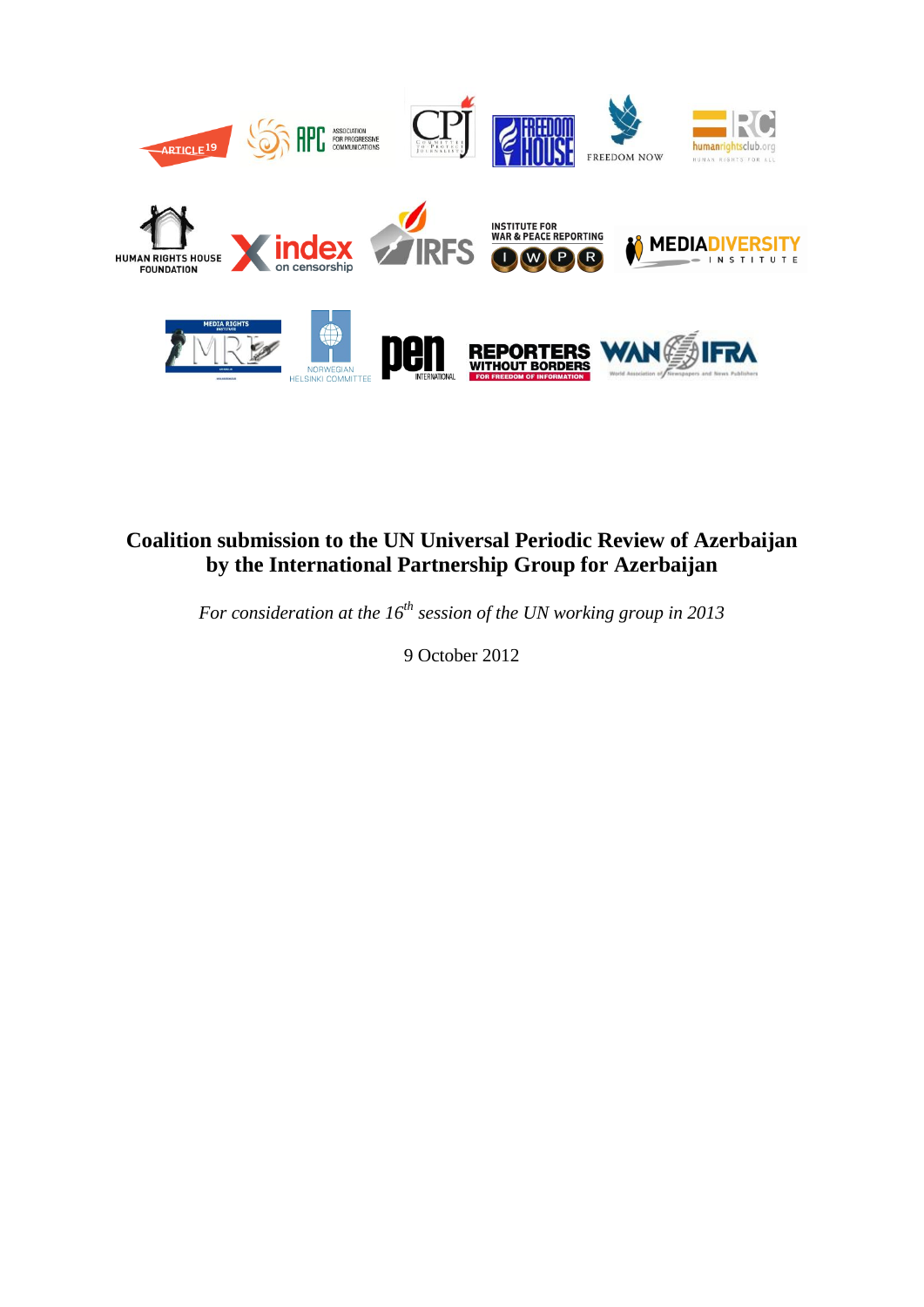#### *Executive Summary*

1. This submission has been prepared by a coalition of international and national NGOs, led by ARTICLE 19, working together to promote and protect freedom of expression in Azerbaijan as part of the International Partnership Group for Azerbaijan (IPGA). This submission seeks to make a constructive contribution to the process of preparation of the second Universal Periodic Review (UPR) of Azerbaijan. ARTICLE 19 coordinated the drafting of this submission, with input from the Association for Progressive Communications and Freedom Now, along with the Baku-based Institute for Reporters' Freedom and Safety and the Media Rights Institute. This submission is also endorsed by the Committee to Protect Journalists, Freedom House, the Human Rights House Foundation, Index on Censorship, the Institute for War and Peace Reporting, the Media Diversity Institute, the Norwegian Helsinki Committee, PEN International, Reporters Without Borders, the World Association of Newspapers and News Publishers (WAN-IFRA), and the Baku-based Human Rights Club.

2. Given the areas of expertise of these organisations and the focus of this coalition, this submission focuses on Azerbaijan's compliance with its international human rights obligations in respect to freedom of expression.

3. The IPGA wishes to emphasise that the Azerbaijani government has failed to implement a number of the recommendations it accepted in the first cycle of the UPR. Rather than improving, the human rights situation in Azerbaijan has continued to deteriorate significantly since 2009, and the current state of freedom of expression in the country is alarming. In particular, this submission examines the following key freedom of expression issues:

- Failure to protect the right to life of journalists
- Impunity for violence against journalists
- Violations of the right to private life
- Politically motivated arrests and imprisonment
- Cruel, inhuman or degrading treatment
- Legislative restrictions on freedom of expression
- Restrictions on freedom of expression online
- State control of the media

#### *Implementation of accepted UPR recommendations*

4. The Azerbaijani government has failed to implement a number of recommendations it accepted from the first UPR cycle. None of the points in accepted recommendation 15 have been heeded. Instead of taking "effective measures to ensure the full realisation of the right to freedom of expression", or "fully uphold[ing] media freedom in accordance with international obligations", the Azerbaijani government has exercised tight control over all forms of media, and particularly the broadcast media, severely restricting the growth of the independent media as a critical source of information. Instead of putting in place "further measures to ensure respect for freedom of expression and of the media", the government has taken steps to stifle all forms of dissent, whether expressed through traditional or online media, or in taking to the streets in protest.

5. With regards to accepted recommendation 16, instead of "effectively investigat[ing] and prosecut[ing] crimes and violations against journalists and human rights defenders" and punishing those responsible, the Azerbaijani government has instead fostered the development of a climate of fear for journalists and impunity for those who wish to silence critical voices. Harassment, threats, blackmail, intimidation, physical attack and imprisonment of journalists, bloggers, human rights defenders and activists have become commonplace. There has been no justice in any of the 87 cases of violent attacks against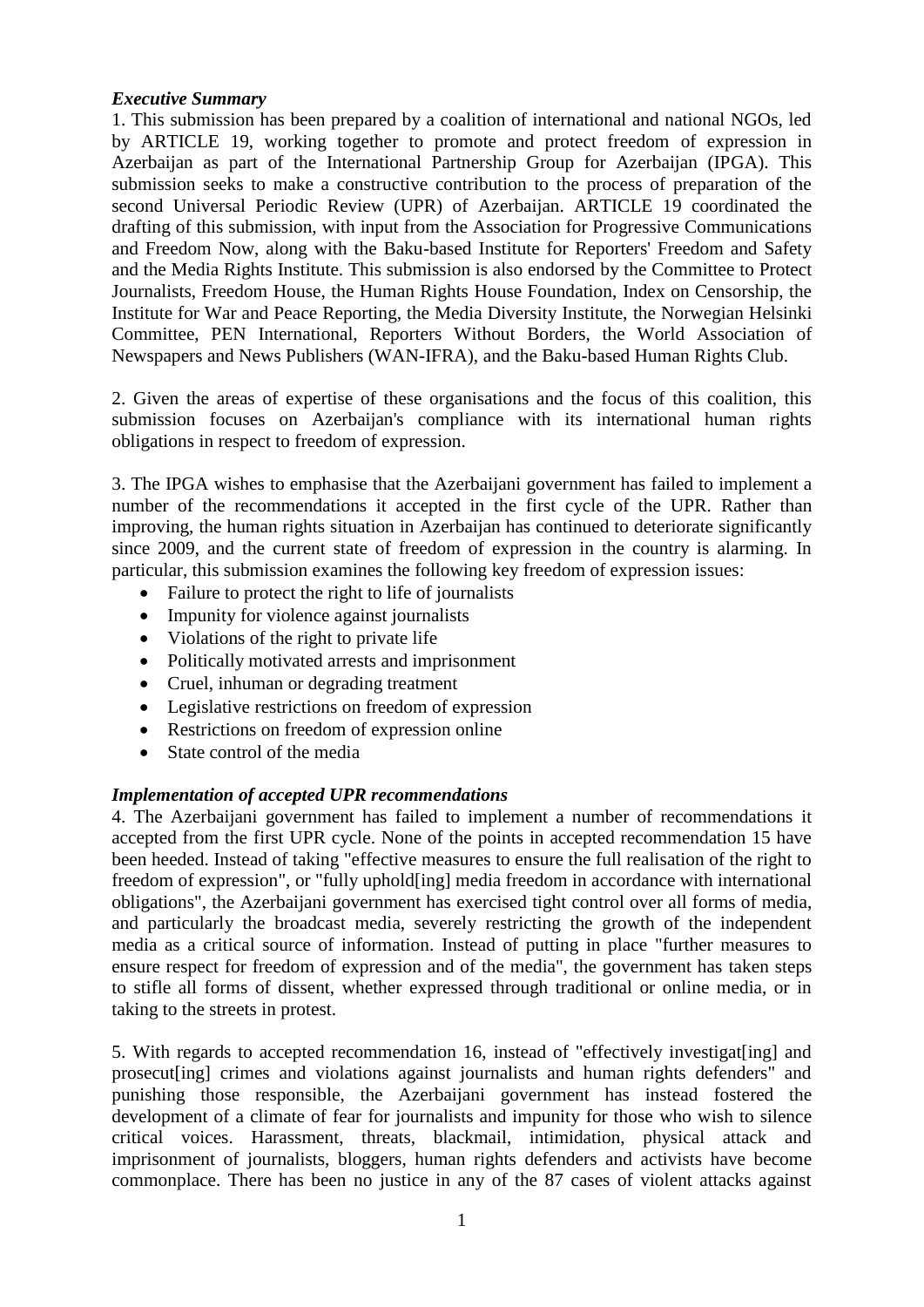journalists since 2009, including a murder.

6. Instead of changing "the criminal legislation provisions on defamation to eliminate unnecessary pressure on journalists fulfilling their professional duties" per accepted recommendation 14, defamation remains criminalised in Azerbaijan. The continued presence of defamation provisions in criminal law has a chilling effect on freedom of expression and has contributed to the widespread self-censorship in the country.

7. The Azerbaijani government has also failed to "expand media freedoms, particularly access to broadcast media", per accepted recommendation 17. The overall environment in which the Azerbaijani media currently operates prevents it from holding those in power to account, or providing citizens with quality independent news reporting. When the media is unable to fulfil such intrinsic functions, society cannot properly voice its concerns through peaceful, institutionalised means. Until this fundamental right is guaranteed, a more democratic Azerbaijan remains a distant prospect.

#### *Failure to protect the right to life of journalists*

8. Since the first cycle of the UPR, Azerbaijan has failed to protect the right to life of journalists and react adequately to threats. Well-known writer and journalist Rafig Tagi was murdered in November 2011. He was attacked on his way home by assailants who stabbed him several times, and then died four days later in hospital. In an interview given after the attack, Tagi suggested the attack could have been linked to his publication of an article the previous month which was critical of the Iranian authorities' theologically based policies and suppression of human rights. A leading Iranian cleric had previously placed a fatwa on Tagi in 2007 following his publication of an article which alleged Islam had hindered Azerbaijan's democratic development, for which Tagi served more than a year in prison in Azerbaijan on charges of inciting religious hatred.

9. In addition, the Azerbaijani government has continued to fail to adequately investigate the March 2005 murder of *Monitor* magazine editor-in-chief Elmar Huseynov. More than seven years have passed since Huseynov was shot and killed in an attack that appears to be linked to organised crime, yet no one has been brought to justice. Prior to his murder, Huseynov had received a number of death threats, and the government failed to provide him with adequate protection. As Huseynov's murder remains unsolved, it continues to have a chilling effect in the media community.

#### **10. Recommendations to the Azerbaijani government:**

- Redouble efforts to investigate the murders of Rafig Tagi and Elmar Huseynov in line with international standards and bring the perpetrators and organisers of the attacks to justice.
- Make public all information related to the investigations of the murders of Rafig Tagi and Elmar Huseynov.

## *Impunity for violence against journalists*

11. In virtually no case of violence against a journalist since Elmar Huseynov's murder in March 2005 have the authorities seriously investigated an attack or prosecuted those responsible. This has created a climate of complete impunity for those who wish to use violence to silence critical voices. As a result, few journalists in the country remain willing to undertake the significant risks associated with pursuing investigative journalism, and selfcensorship has become widespread.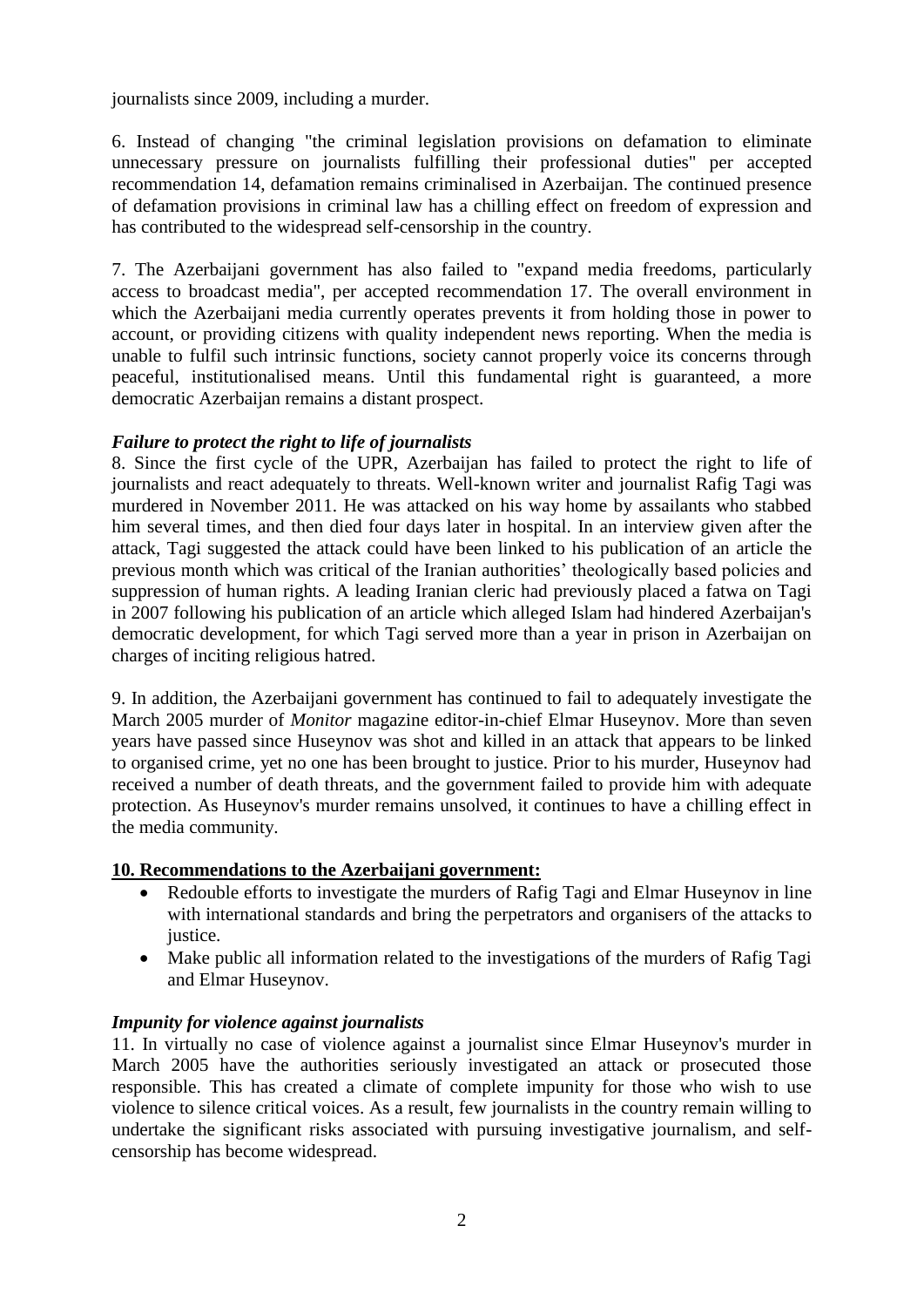12. The Baku-based Institute for Reporters' Freedom and Safety (IRFS) reports that since 2009, there have been 87 cases of violence against journalists. It is not possible to elaborate upon each of these cases within this submission; however, several examples are provided below. No one has been brought to justice for these attacks.

13. In April 2012, Journalist Idrak Abbasov, who is affiliated with IRFS and the Institute for War and Peace Reporting, was attacked by a group of employees of the State Oil Company of Azerbaijan (SOCAR) whilst filming the demolition of houses in his village. Abbasov was beaten to the point of hospitalisation, sustaining serious injuries including concussion, broken ribs, and trauma to his right eye. Rather than seriously investigating the incident, SOCAR later blamed Abbasov for instigating the attack.

14. In July 2011, in the Azerbaijani exclave of Nakhchivan, Turan news agency journalists Ilgar Nasibov and Malahat Nasibova were attacked by local officials outside a police station. In August 2011, Nasibova, who is also a prominent human rights defender, was subjected to further harassment, including death threats and summonses for questioning by the Ministry of National Security, following her investigation into the death of a local man in custody.

15. In separate but similar attacks in March and April 2011, opposition *Azadliq* newspaper correspondents Seymur Khaziyev and Ramin Deko were attacked by groups of assailants and abducted. Khaziyev was tortured for two hours and told to be as "intelligent and quiet as the others". Deko was subjected to intense psychological pressure for eight hours and asked repeatedly why he was so active on online social networks and why he wrote articles criticising the Azerbaijani president. The next evening, two of Deko's assailants were waiting for him as he left his office and beat him severely.

## **16. Recommendations for the Azerbaijani government:**

- Seriously investigate and prosecute all cases of violence against journalists, bringing the perpetrators and organisers of the attacks to justice.
- Take seriously all reports of threats against journalists and provide them with adequate protection to ensure their safety.

## *Violations of the right to private life*

17. In addition to violence, journalists who were critical of the authorities faced serious violations of their right to private life as a means to undermine their free expression rights. The Baku-based Media Rights Institute reported that there have been at least four cases of such violations since 2009. In the run-up to the November 2010 parliamentary elections, opposition *Azadliq* newspaper editor Azer Ahmadov was secretly filmed engaging in sexual activity with a woman who was not his wife. In 2011, two *Azadliq* newspaper reporters, Natiq Adilov and Tural Jafarov, were secretly filmed naked in hotel rooms. The videos of Ahmadov, Adilov and Jafarov were broadcast nationwide on the pro-governmental Lider TV station. In March 2012, outspoken critical journalist Khadija Ismayilova, who works for the Azerbaijani service of Radio Free Europe/Radio Liberty, was similarly targeted when a sex video of her filmed by hidden camera was posted to the Internet after she refused to be silenced following a blackmail attempt against her. No one has been brought to justice for the violations in these cases.

## **18. Recommendations for the Azerbaijani government:**

• Investigate seriously all violations of journalists' right to privacy and prosecute those responsible, bringing the perpetrators and organisers to justice.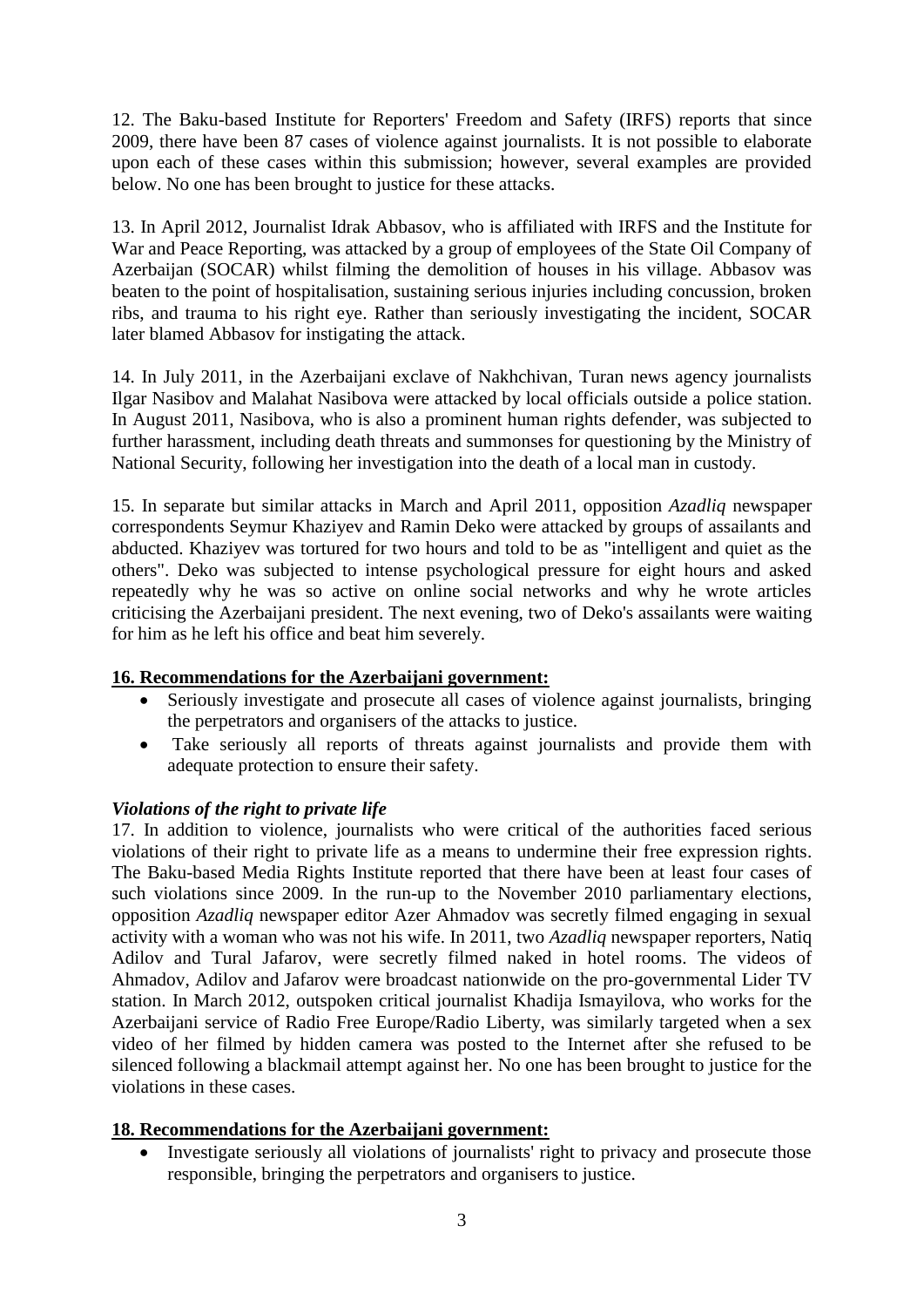Make public all information related to the investigations of the violations of the right to privacy of Azer Ahmadov, Natiq Adilov, Tural Jafarov, and Khadija Ismayilova.

#### *Politically motivated arrests and imprisonment*

19. The Azerbaijani government uses arbitrary detention as a tactic to punish and silence journalists, bloggers, political activists and human rights defenders. Individuals who were critical of both local and national authorities often found themselves imprisoned and charged with fabricated crimes, such as hooliganism, evading military service, and drug possession. As reported by the Parliamentary Assembly of the Council of Europe's Special Rapporteur on the follow-up to the issue of political prisoners, there are currently more than 80 cases of alleged political prisoners in Azerbaijan.

20. During the first UPR cycle, the government largely rejected recommendations related to its practice of arbitrarily detaining dissident voices in Azerbaijan. In rejecting recommendations that, among other things, called for the release of wrongfully imprisoned individuals detained because of their expression or activism, the Azerbaijani government merely responded that imprisoned journalists "bear responsibility for commitment of certain crimes ... in accordance with court decision[s]".

21. Harsh prison conditions in Azerbaijan can lead to quite serious consequences for political prisoners. In August 2009, editor-in-chief of the minority Talysh language newspaper *Tolishi Sedo* and Talysh cultural activist Novruzali Mammadov died in custody while serving a 10 year prison sentence on politically motivated charges of high treason. Prior to his death, Mammadov had reported a number of serious health issues which resulted in widespread international appeals for his release on humanitarian grounds. The government failed to provide Mammadov with adequate medical attention and likely exacerbated his illnesses by placing him in solitary confinement for 15 days, where he was deprived of bedding and warm clothes.

22. According to the Media Rights Institute, from 2010 to 2012, nine journalists, all of whom were known to be critical of the authorities, were imprisoned on politically motivated charges. Three journalists are currently imprisoned or detained on politically motivated charges in connection with their professional activities: Anar Bayramli; Aydin Janiyev; and Faramaz Novruzoglu. Another six journalists are currently in detention awaiting trial on charges connected with their professional activities: Nijat Aliyev; Vugar Gonagov; Araz Guliyev; Zaur Guliyev; Hilal Mammadov; and Avaz Zeynalli.

23. Two of the currently detained journalists face particularly harsh punishment if convicted. Hilal Mammadov is the editor-in-chief of *Tolishi Sedo* newspaper and a human rights advocate for the Talysh-speaking minority group. He is under investigation on charges of drug possession, high treason, and inciting ethnic hatred and could face 12 years in prison. Avaz Zeynalli, the editor-in-chief of *Khural* newspaper, is standing trial on charges of failing to implement a court decision and extortion, on the basis of a complaint filed by a then-Member of Parliament who has since been discredited due to her role in an apparent bribery scandal. Zeynalli faces up to 12 years in prison if convicted.

24. Multimedia journalist and activist Mehman Huseynov has also been charged in connection with his work, facing up to five years' imprisonment on politically motivated charges of hooliganism following a scuffle with a police officer during a May 2012 demonstration he was attempting to photograph. Blogger and activist Zaur Gurbanli is currently serving a 15-day administrative sentence for refusing to cooperate with a police investigation into drug trafficking. From 29 September to 1 October 2012, Gurbanli was held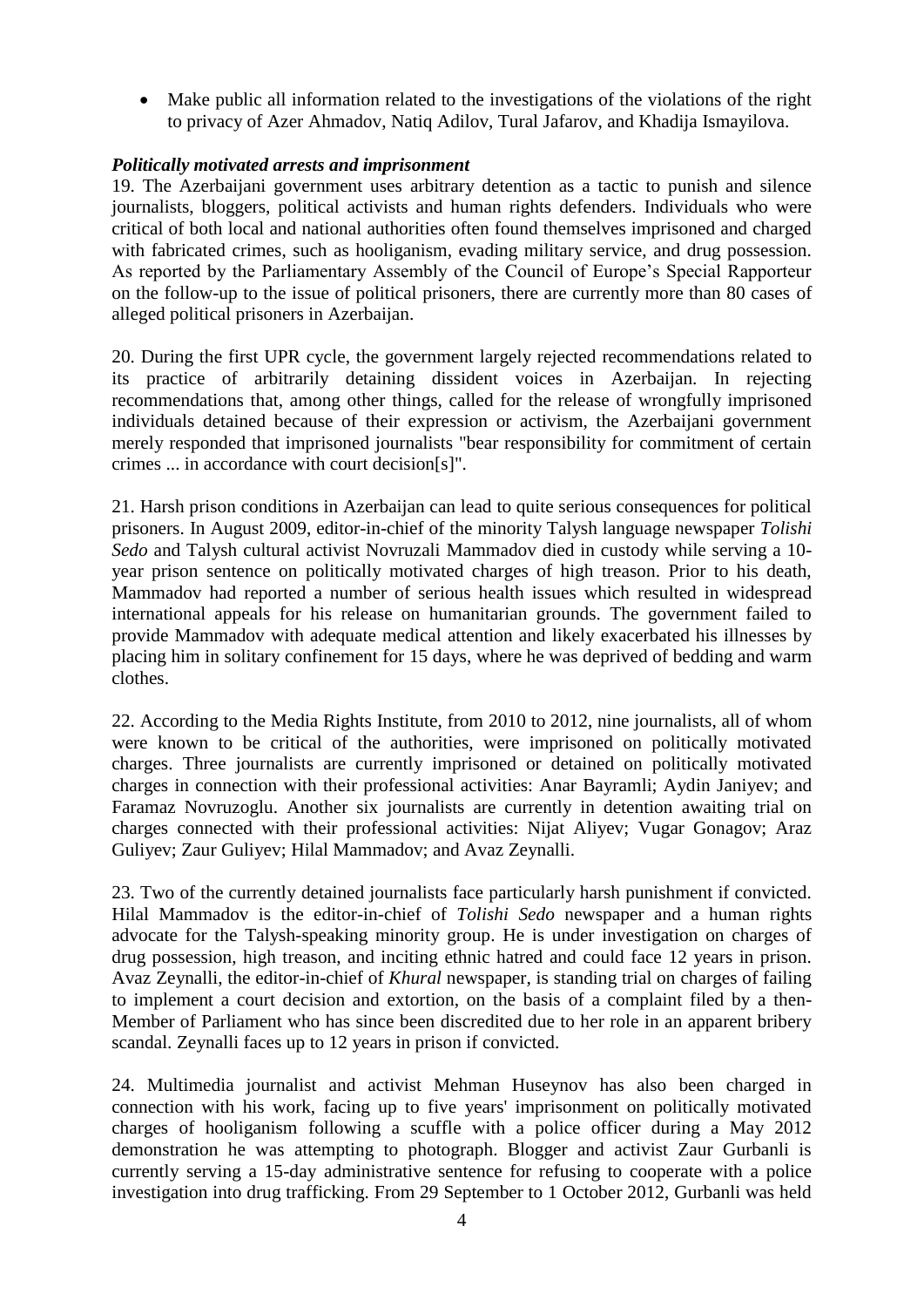for more than 48 hours incommunicado with no access to a lawyer or his family and with no official explanation for his arrest or confirmation of his whereabouts.

25. In September 2012, a court sentenced human rights defender Ilham Amiraslanov, a wellknown activist with Kur Civil Society, which campaigns on behalf of victims of the 2010 Kura river floods, to two years in prison on weapons possession charges after the group criticized local officials over the slow pace of reconstruction in the region and accused them of misappropriating funding intended to compensate the flood victims. Another human rights defender affiliated with the group, Ogtay Gulaliyev, also faces up to three years in prison on hooliganism charges based on a complaint filed by a local official.

26. Human rights defender Vidadi Iskenderov remains in prison, along with political activist Shahin Hasanli, following their arrests in connection with a series of pro-democracy protests in Baku in March and April 2011, inspired by uprisings in the Middle East and North Africa. Iskenderov and Hasanli were arrested with a group of 15 others in connection with the protests, all of whom have since been released.

27. Authorities have also undermined fair trial rights. They have targeted lawyers who provide legal counsel to those subjected to politically motivated prosecutions, and a number of them have been disbarred without justification. The trials of those accused for politically motivated reasons often fail to meet international fairness standards, such as in the case of blogger and former independent parliamentary candidate Bakhtiyar Hajiyev. The biased proceedings reflected the predetermined nature of the trial; for example, the defence did not have access to essential documents and the court dismissed or ignored defence motions while accepting those from the prosecution.

#### **28. Recommendations for the Azerbaijani government:**

- Immediately and unconditionally release all persons in detention or imprisoned in connection with exercising their right to freedom of expression, including Nijat Aliyev; Ilham Amiraslanov; Anar Bayramli; Vugar Gonagov; Araz Guliyev; Zaur Guliyev; Zaur Gurbanli; Shahin Hasanli; Aydin Janiyev; Vidadi Iskenderov; Hilal Mammadov; Faramaz Novruzoglu; and Avaz Zeynalli.
- Unconditionally drop the charges against all persons criminally charged in connection with exercising their right to freedom of expression, including Ogtay Gulaliyev and Mehman Huseynov.
- Cease the arrest and imprisonment of persons for politically motivated reasons.
- Cease the targeting of lawyers for politically motivated reasons.

## *Cruel, inhuman or degrading treatment*

29. After human rights defender Ilham Amiraslanov was arrested in June 2012, he reported that police extracted a confession to the weapons charges by beating and threatening him with rape; a tactic reported in many cases. Amiraslanov suffered a perforated eardrum as a result of the beatings. *Tolishi Sedo* editor-in-chief Hilal Mammadov reported being subjected to torture following his arrest in June 2012. The Nasimi District Court rejected his complaint of mistreatment in August 2012. Khayal TV journalists Vugar Gonagov and Zaur Guliyev reported that they were mistreated and threatened with rape while in the custody of the Police Unit Combating Organised Crime following their arrest in Guba in March 2012. After blogger Bakhtiyar Hajiyev was arrested in March 2012, he also reported being beaten and threatened with rape while in pre-trial detention in the city of Ganja. In May 2010, *Azadliq*  newspaper reporter Seymur Khaziyev reported being beaten and kicked by plain-clothed officials who were interrogating him about his critical writings against the Azerbaijani president while he was serving a seven-day period of administrative detention following his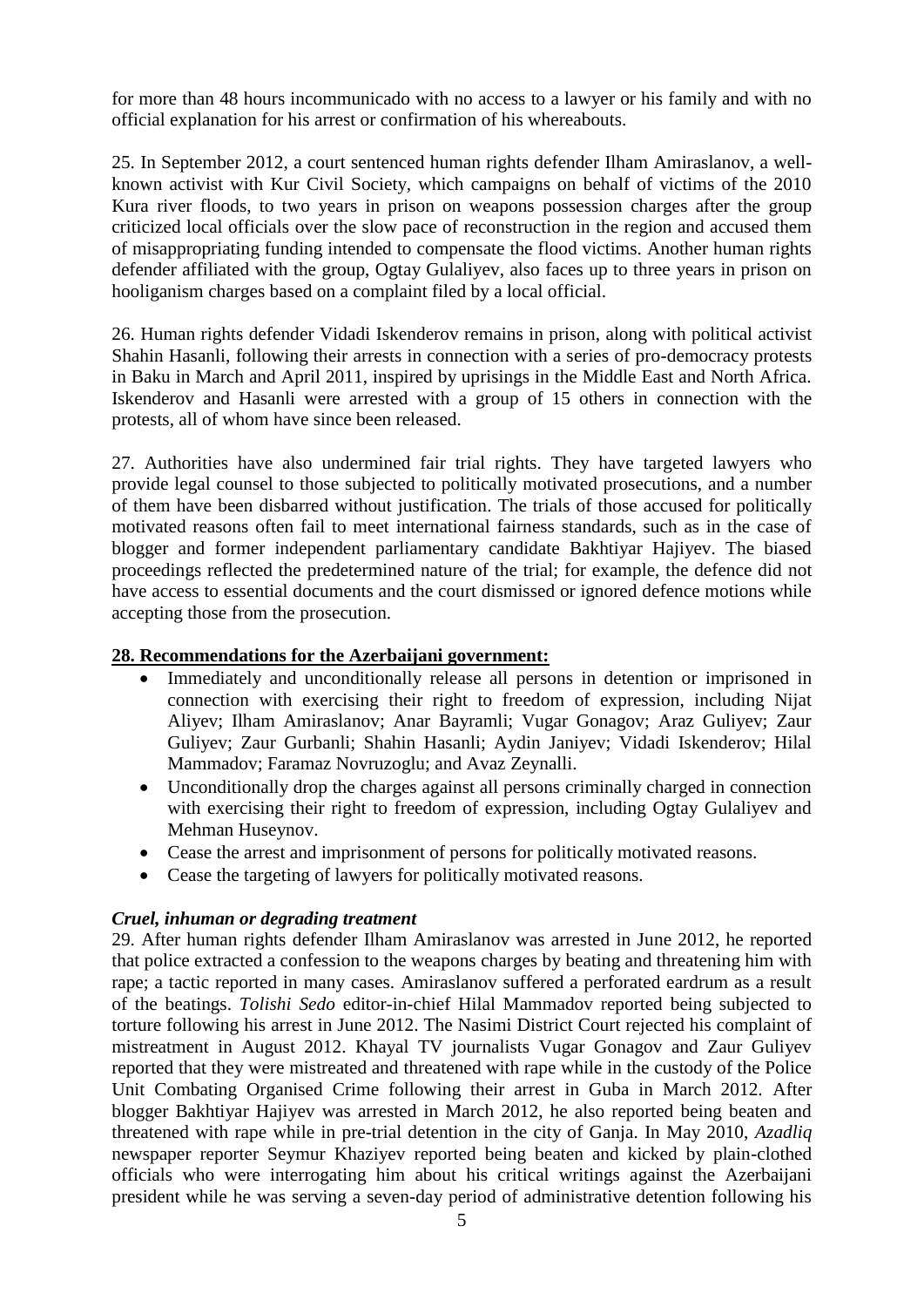participation in an unsanctioned demonstration. In none of these cases did the authorities provide the detainees with adequate medical attention or investigate the allegations of illtreatment and/or torture.

### **30. Recommendations for the Azerbaijani government:**

 Seriously investigate all reports of ill-treatment and/or torture of persons in custody, and bring those responsible to justice.

#### *Legislative restrictions on freedom of expression*

31. Although the Azerbaijani government's "National Action Programme for increasing the efficiency of human rights and freedoms in the Republic of Azerbaijan" included plans for the adoption of a new defamation law which would decriminalise defamation in 2012, at present defamation remains a criminal offence. Criminal defamation provisions no longer lead to prison sentences as frequently as in previous years, but they are still in use. According to the Media Rights Institute, since 2009 there have been more than 20 criminal convictions of journalists on defamation charges. The existence of these provisions continues to have a serious chilling effect on freedom of expression, particularly in contributing to the widespread self-censorship in the country.

32. Civil defamation provisions are more frequently used, and are often misused to hamstring the ability of independent and opposition media outlets to operate. According to the Media Rights Institute, since 2009 there have been more than 150 defamation lawsuits filed against journalists. Newspapers critical of the government, such as *Azadliq*, *Yeni Musavat* and *Khural,* were the most frequent targets of these lawsuits, many of which were lodged by public officials. The heavy damages awarded in these lawsuits present serious problems for many newspapers, which already face difficult financial situations due to a number of economic constraints on the print media stemming from state domination of the media.

33. Despite the initially high hopes for the Law on the Right to Obtain Information, which was passed in 2005 and was considered to be a robust law largely in accordance with international freedom of information standards, implementation of the law remains problematic. For more than five years, the Azerbaijani government failed to appoint an Information Ombudsman as provided for by the law. Then, in February 2011, parliament amended the law, combining the position of Information Ombudsman with the existing position of Human Rights Ombudsman, which was viewed as a negative step. A number of further worrisome amendments to the law were passed in May 2012, making it possible for companies to keep secret important information about their structure and ownership.

34. A number of other laws contain provisions which hinder the ability of journalists and human rights defenders to carry out their professional duties. These include: the Media Law; the Television and Radio Broadcasting Law; the Law on Commercial Secrets; the Law on the Registration of State Entities; the NGO law; and the Grants Law.

35. Although the Constitution and corresponding domestic laws provide for the right to freedom of expression and other fundamental freedoms in accordance with Azerbaijan's international legal obligations, these rights are not upheld in practice. Politically motivated charges are upheld due to the lack of independence of the judiciary.

#### **36. Recommendations for the Azerbaijani government:**

- Decriminalise defamation and ensure that the use of civil defamation provisions is in line with international standards.
- Ensure that the Law on the Right to Obtain Information is fully implemented in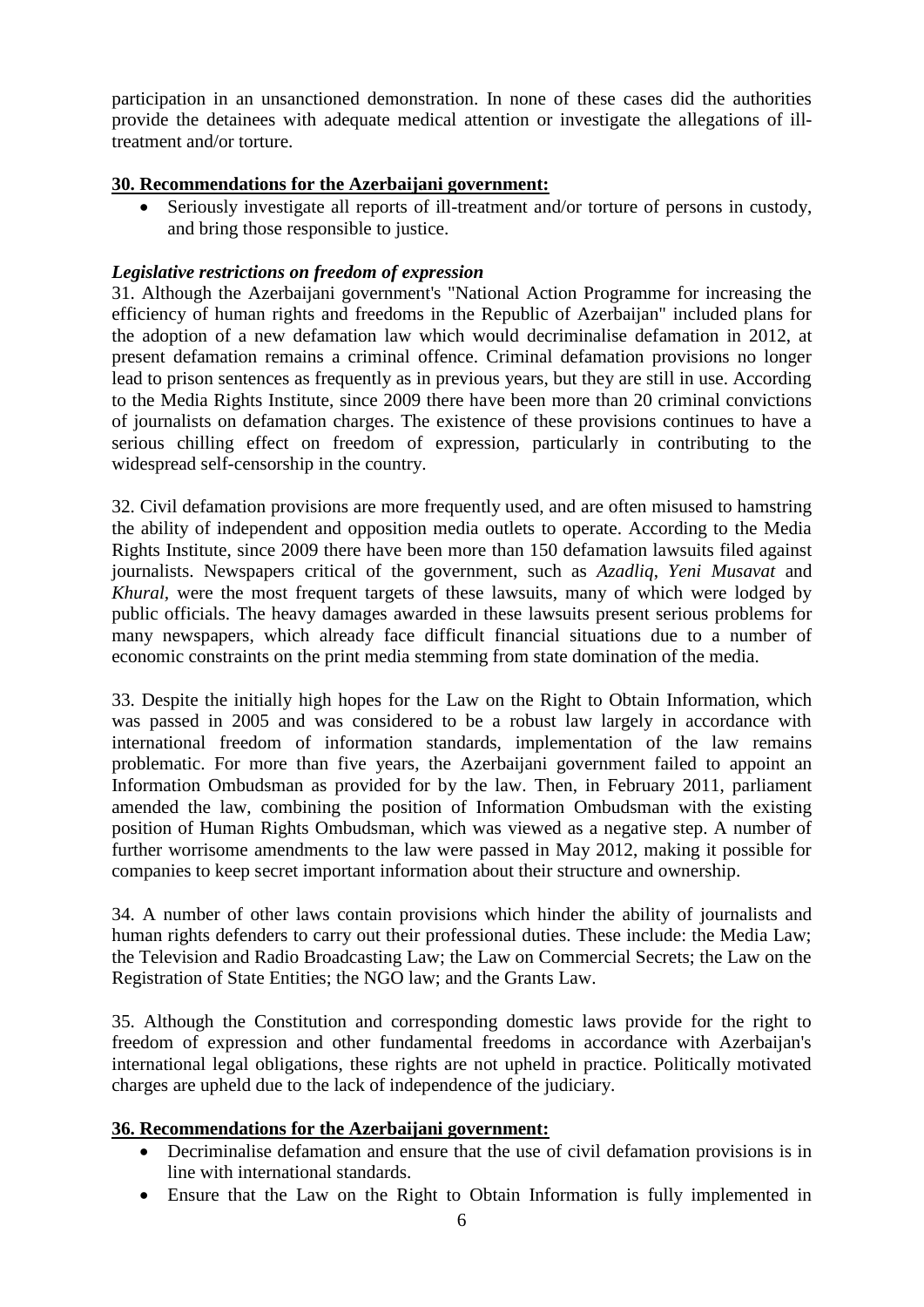accordance with international standards.

- Initiate broad consultations with civil society representatives, seeking to revise laws which are problematic for freedom of expression, in line with international standards.
- Take steps to ensure the independency of the judiciary.

## *Restrictions on freedom of expression online*

37. In July 2012, Azerbaijan, along with 84 co-sponsors at the UN Human Rights Council, confirmed the importance of the promotion, protection and enjoyment of human rights on the Internet, and in particular, freedom of expression online. However, during the first UPR cycle, Azerbaijan rejected recommendation 15 that it "ensure the full exercise of freedom of expression and of the freedom of all independent media, both national and foreign ones, regardless to their nature: press, Internet, radio or television" (France).

38. Human rights and the Internet are referred to in the founding documents on the United Nations World Summit of the Information Society, the Geneva Declaration of Principles and the Internet Governance Forum (IGF). Further, in 2011 the UN Human Rights Committee noted that freedom of expression (including the right to information and access to information) includes Internet-based expression in Article 19 of the ICCPR. The Azerbaijani government will host the IGF in November 2012 where issues of the Internet and human rights will be under discussion.

39. The second UPR must therefore include consideration of the promotion and protection of human rights and fundamental freedoms on the Internet, particularly freedom of expression and freedom of association in Azerbaijan. Azerbaijan's existing human rights obligations therefore extend to taking steps to ensure access to the Internet and that limitations or restrictions on freedom of expression comply with agreed international standards, including women's human rights.

40. As Freedom House found in its *Freedom on the Net 2012* report, the Internet is partly free in Azerbaijan. The government does not typically restrict Internet access, but it has repeatedly blocked some websites featuring opposition views and intimidated the online community through its harsh treatment of so-called "cyber dissidents". Those using the Internet to disseminate pro-democracy views that do not coalesce with the official government line have been punished, receiving jail sentences and heavy fines. Recent research shows that Azerbaijan's Internet usage has increased rapidly since the first UPR cycle, and this has coincided with a government crackdown on more traditional broadcast and print media outlets.

41. Those who take to the Internet to express critical opinions or call for protest become particular targets of repressive actions by the Azerbaijan government. In 2009, the conviction of bloggers Emin Milli and Adnan Hajizade was viewed as "a warning signal to the online media community about the consequences they might face for critical reporting via Internet". Independent research shows that following these arrests, social media networks were placed under strict government scrutiny, and some websites were hacked and blocked from time to time. In 2011, Jabbar Savalan and several other online activists were punished and given harsh prison sentences for using the Internet to call for and organise protests against the government, in the wake of the uprisings in the Middle East and North Africa.

42. A number of current cases of politically motivated detention and imprisonment are connected with exercise of the right to free expression online. In August 2012, journalist Faramaz Novruzoglu was sentenced to four and a half years' imprisonment on charges of appealing for mass disorder and violence, and illegal border crossing, following his posting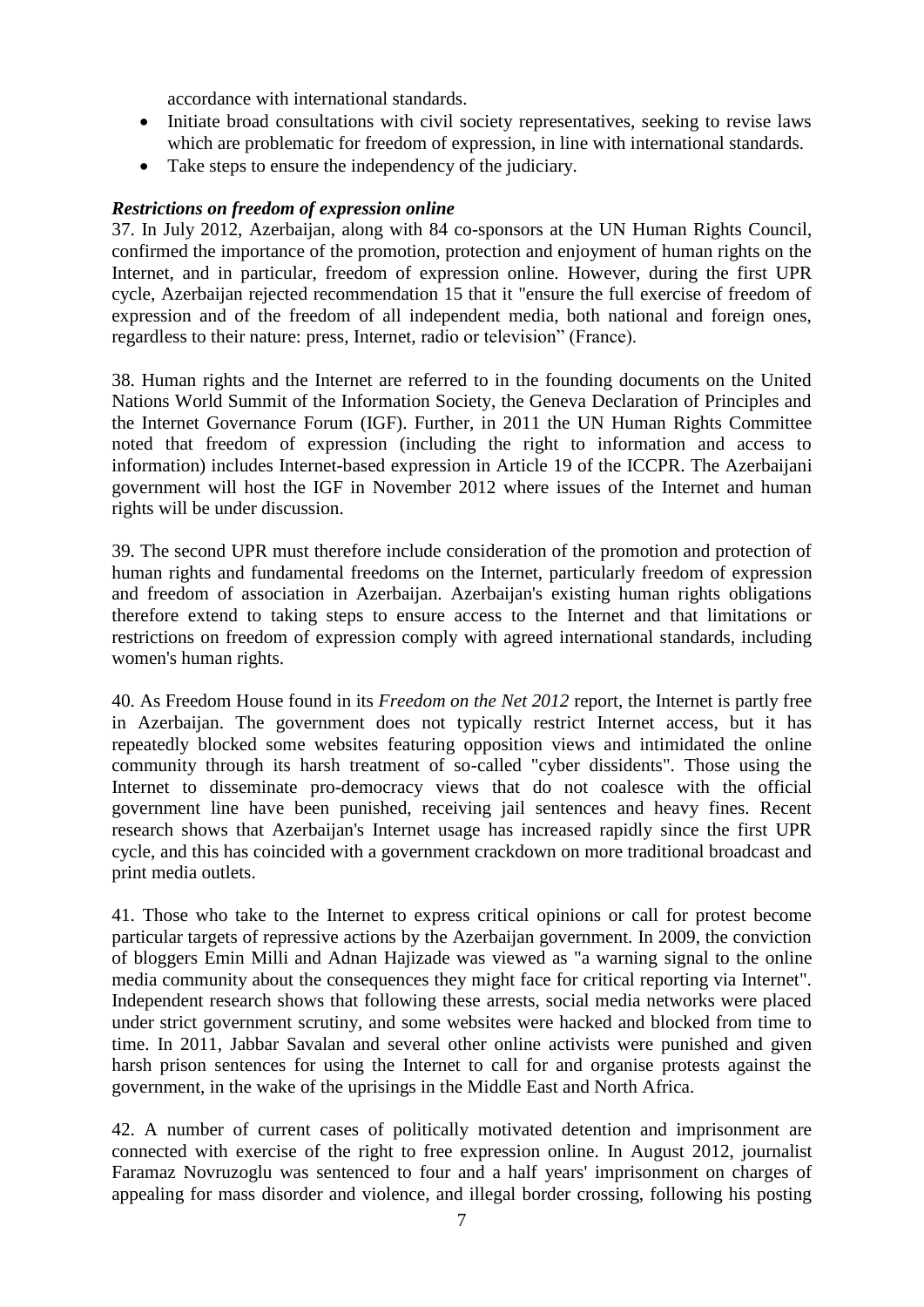of critical views and calls for protest on social networks. In April 2012, blogger and human rights defender Taleh Khasmammadov was sentenced to four years' imprisonment on charges of hooliganism, disorderly conduct and resisting authorities after he released information online pertaining to the illegal activities of local authorities. Two workers of the Guba regional TV station, Vugar Gonagov and Zaur Guliyev, were arrested in March 2012 on charges of organising mass disorder and abuse of office, after they were accused of posting a video to YouTube showing the regional governor making derogatory comments, which sparked mass protests in the region and led to the governor being dismissed from his appointed position. Gonagov and Guliyev have denied their involvement in posting the video to YouTube. If convicted, the men face up to 10 years' imprisonment. Criminal charges of calling for the violent overthrow of power still stand against blogger Elnur Majidli, who used Facebook to call for anti-government protests in March and April 2011, have been suspended, but the criminal case is still open. Majidli lives abroad but faces imprisonment if he returns to Azerbaijan.

43. Website blocking and cyber-attacks (initiated from within the country) have also occurred and there are no clear processes for appeal or legal action. For example, Internet users in [Azerbaijan can still not use the popular site www.tinsohbeti.com,](http://www.tinsohbeti.com./) which contains satirical articles, photographs and videos. The web pages of critical newspapers and news agencies are under pressure and are blocked. During last three years, the websites of critical media institutions such as *Azadliq* and *Yeni Musavat* newspapers and the Azerbaijani service of Radio Free Europe/Radio Liberty, were blocked and faced with cyber-attacks. The claims raised by media institutions which are addressed to the relevant authorities for investigation of such threats remain ignored.

44. Government attempts to exercise greater control over online content included the application of the Law on Mass Media of 1999 to the Internet. The Ministry of Communication and Information Technologies is responsible for regulating the Internet. In May 2011, officials made the act of spreading "misinformation" a "cyber-crime" and targeted Skype and Wikipedia as potential threats to national security.

45. Although in 2005, Azerbaijan proclaimed an ambitious program to bring all its state institutions online, seven years on, the authorities are still woefully inadequate at responding to enquiries. Internet traffic is controlled by two companies: Delta Telecom, 51 per cent of whose shares belong to Ministry of Communication and Information Technologies; and AzerTelecom. Both companies have close relations with the ruling regime. Such a monopolistic policy is preventing larger capacity and faster speed while maintaining high subscription rates. Internet prices are much higher than in the regions and quality has dropped.

## **46. Recommendations to the Azerbaijani government:**

- Immediately and unconditionally release al1 persons in detention or imprisoned in connection with exercising their right to freedom of expression online.
- Cease practices of targeting social media users who express opinions critical of the authorities or use the Internet to cal1 for or organise protests.
- Refrain from using blocking as a permanent solution or as a means of punishment.
- Invest in Internet infrastructure and work towards universal, affordable, high-speed Internet access.

#### *State control of the media*

47. The state dominates broadcasting in Azerbaijan through regulations, direct ownership, or indirect economic control. Azerbaijan's regulatory authority, the National Television and